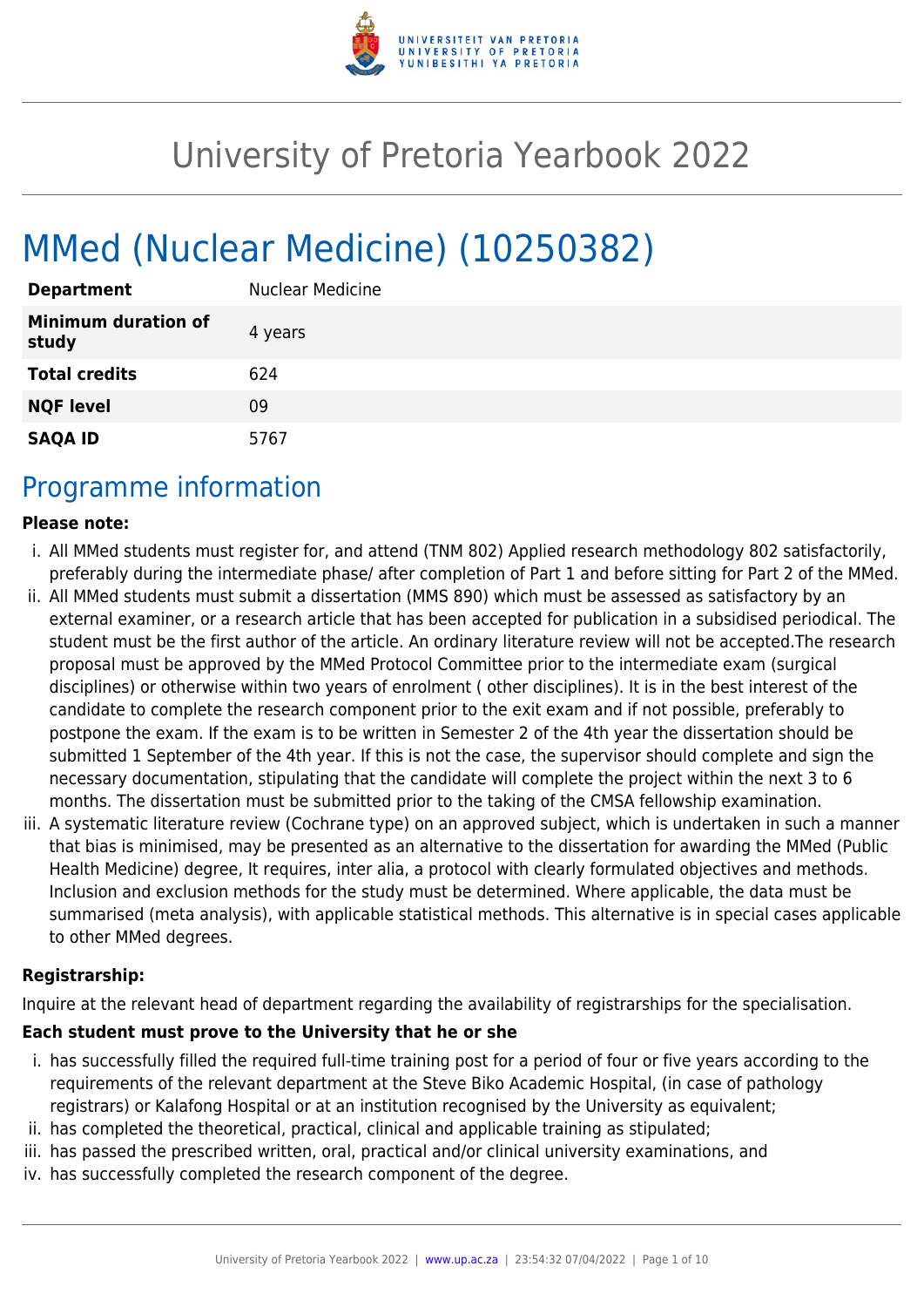

## Admission requirements

- 1. MBChB (or equivalent) degree **or** relevant medical degree with modules equivalent to at least the first two years of the MBChB degree
- 2. Currently registered as a physician with the Health Professions Council of South Africa (HPCSA) and must have been registered for at least one year

## Other programme-specific information

If a student specialises in Nuclear Medicine after having obtained the MMed in Radiological Diagnostics, Radiation Oncology or Internal Medicine, the duration will be three years.

**"Major subject"** refers to the recognised field of study in Medicine in which the student specialises. The study of the major subject extends over four or five years, as prescribed by the relevant department.

## Examinations and pass requirements

- i. The sequence of the examinations in the prerequisite subjects will be determined by the head of the department under which the major subject falls.
- ii. The nature, duration and time of the examinations in the prerequisite subjects are determined in cooperation with the heads of the departments under which the prerequisite subjects fall – with the proviso that, except in cases where stipulated otherwise, the examinations in the prerequisite subjects may be held at any time prior to or concurrently with the major subject. The examinations in the major subjects are held as follows:
- iii. In the case of four-year programmes: not before the end of the third year.
- iv. In the case of five-year programmes: not before the end of the fourth year.
- v. A minimum final mark of 50% is required by all departments to pass in a subject and in the clinical section of the examination, a subminimum of 50%. General Academic Regulations apply.
- vi. A student is not admitted to the examination in a prerequisite subject (supplementary examinations excluded) more than twice, nor is he or she admitted to the examination in the major subject more than twice.

**Note:** Certificates of satisfactory preparation and progress are required in respect of the fourth year of four-year programmes in which an examination is held at the end of the third year.

#### **Supplementary examinations**

Supplementary examinations for MMed students will only be held after at least six months have elapsed since the conclusion of the examination in which the student had failed.

#### **Rules governing the writing of the examinations of the College of Medicine of South Africa [CMSA]**

i. Only candidates who have met all requirements for the MMed degree except for the major subject (final examination), i.e. passed all prerequisite subjects (the latter to be interchangeable; can be passed either at the University or as primary and intermediary examinations at the College of Medicine of South Africa [CMSA], completed all practical, clinical and applicable training of four or five years as prescribed by the relevant academic department (continuous evaluation of the candidate, in an approved registrar post, by the head of department of the candidate); and completed the required research component for the degree in accordance with the Faculty Yearbook regulations, i.e. Applied research methodology 800 (TNM 800) and the dissertation (MMS 800) or an article (not an ordinary literature review) that has been accepted for publication in a subsidised periodical, will be allowed to write the college examination (exit examination), after which they will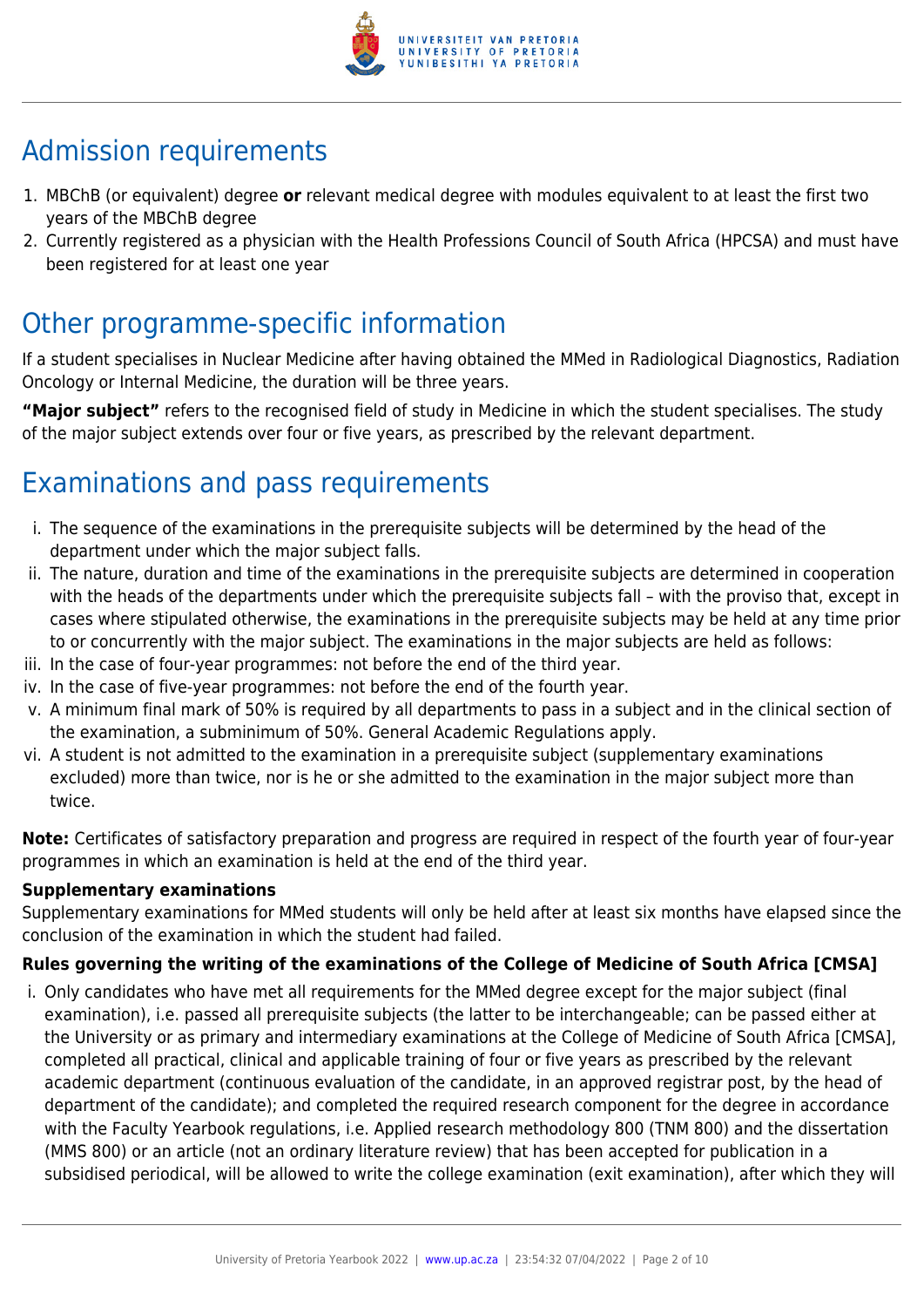

obtain both the CMSA fellowship and the MMed as specialist qualifications.

ii. The rules have been effective as from 1 January 2011. As a transitional measure, cases will be considered on an individual basis where necessary.

## Exemption

#### **Exemption**

- i. The Faculty Board may grant partial exemption from the training and work mentioned under par. (b) and (c)(i) and (ii) above on the grounds of comparable training and experience completed in another post or at another recognised institution – with the proviso that exemption from a maximum period of 18 months may be granted with regard to four-year and five-year programmes.
- ii. Exemption from a maximum of three years may be granted by the Department of Medical Oncology for the MMed in Medical Oncology [MMed(MedOnc)] on the grounds of the MMed(Int) or MMed(Paed) degree of this University, or experience recognised by the University as equivalent.
- iii. Specific prerequisite subjects must be passed within 24 months after commencement of the programme.

## Pass with distinction

The degree is conferred at the end of the prescribed training period (i.e. three, four or five years, respectively). The degree is conferred with distinction on a student who has obtained a final mark of at least 75% in his or her major subject.

## General information

#### **Registrars**

Departments expect registrars to participate increasingly in the examining and treatment of patients in the hospital, both in-patients and out-patients, as well as performing and interpreting tests in the laboratory (where applicable); initially under supervision and later increasingly at their own responsibility. Lectures/symposia with closely related departments are organised, as well as discussions of literature, etc.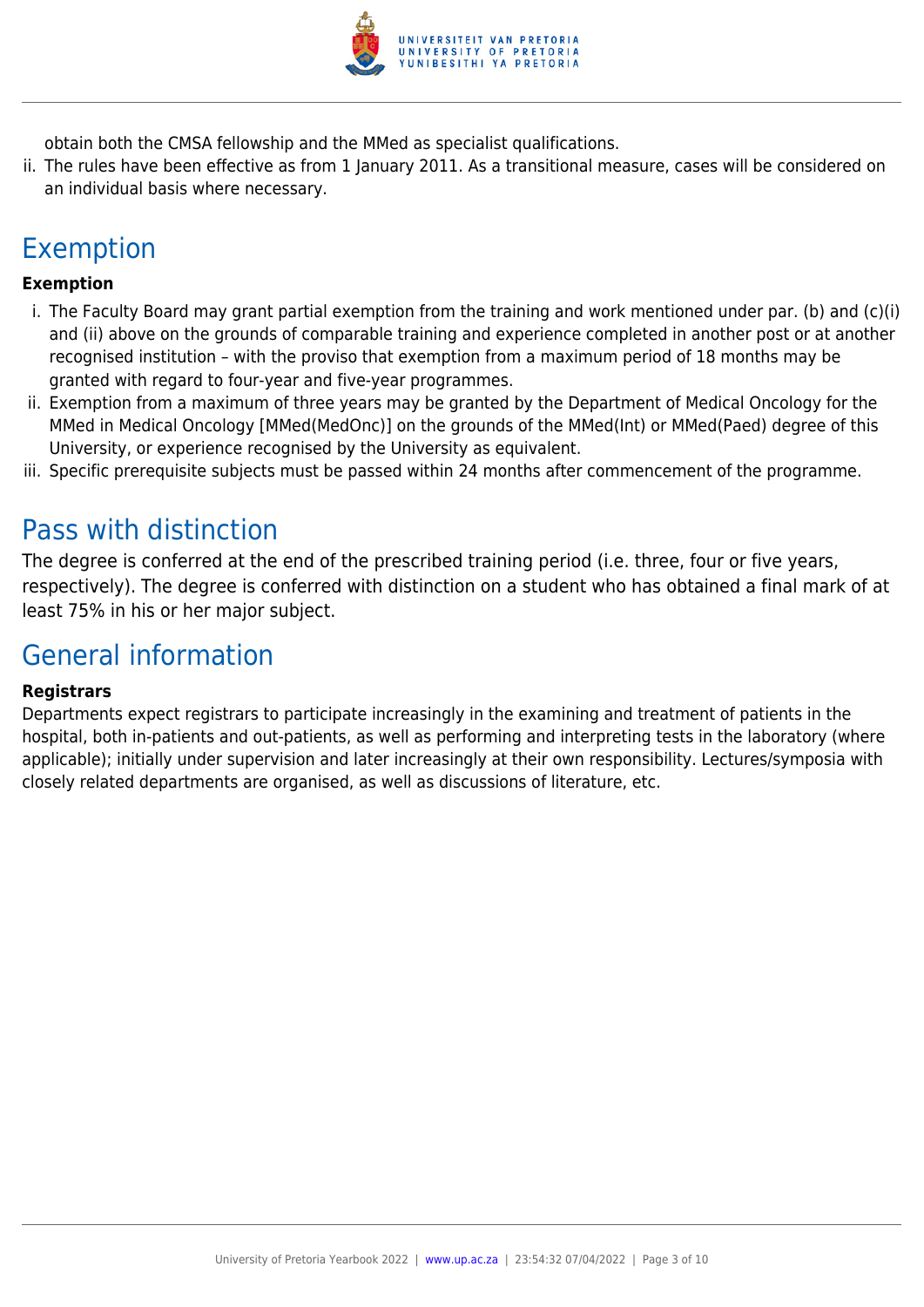

## Curriculum: Year 1

**Minimum credits: 660**

## **Core modules**

### **Anatomy 809 (ANA 809)**

| <b>Module credits</b>         | 36.00                                           |
|-------------------------------|-------------------------------------------------|
| <b>NQF Level</b>              | 09                                              |
| <b>Prerequisites</b>          | No prerequisites.                               |
| <b>Contact time</b>           | 1 discussion class per week, 1 lecture per week |
| <b>Language of tuition</b>    | Module is presented in English                  |
| <b>Department</b>             | Anatomy                                         |
| <b>Period of presentation</b> | Year                                            |

### **Physiology 801 (FSG 801)**

| <b>Module credits</b>         | 36.00                          |
|-------------------------------|--------------------------------|
| <b>NQF Level</b>              | 09                             |
| <b>Prerequisites</b>          | No prerequisites.              |
| <b>Language of tuition</b>    | Module is presented in English |
| <b>Department</b>             | Physiology                     |
| <b>Period of presentation</b> | Year                           |

### **Nuclear medicine 801 (KDE 801)**

| <b>Module credits</b>         | 300.00                                      |
|-------------------------------|---------------------------------------------|
| <b>NQF Level</b>              | 09                                          |
| <b>Prerequisites</b>          | ANA 809, FSG 801, KDE 802, PAG 801, RCF 800 |
| Language of tuition           | Module is presented in English              |
| <b>Department</b>             | <b>Nuclear Medicine</b>                     |
| <b>Period of presentation</b> | Year                                        |

#### **Nuclear physics 802 (KDE 802)**

| <b>Module credits</b>      | 36.00                          |
|----------------------------|--------------------------------|
| <b>NQF Level</b>           | 09                             |
| <b>Prerequisites</b>       | No prerequisites.              |
| <b>Language of tuition</b> | Module is presented in English |
| <b>Department</b>          | <b>Nuclear Medicine</b>        |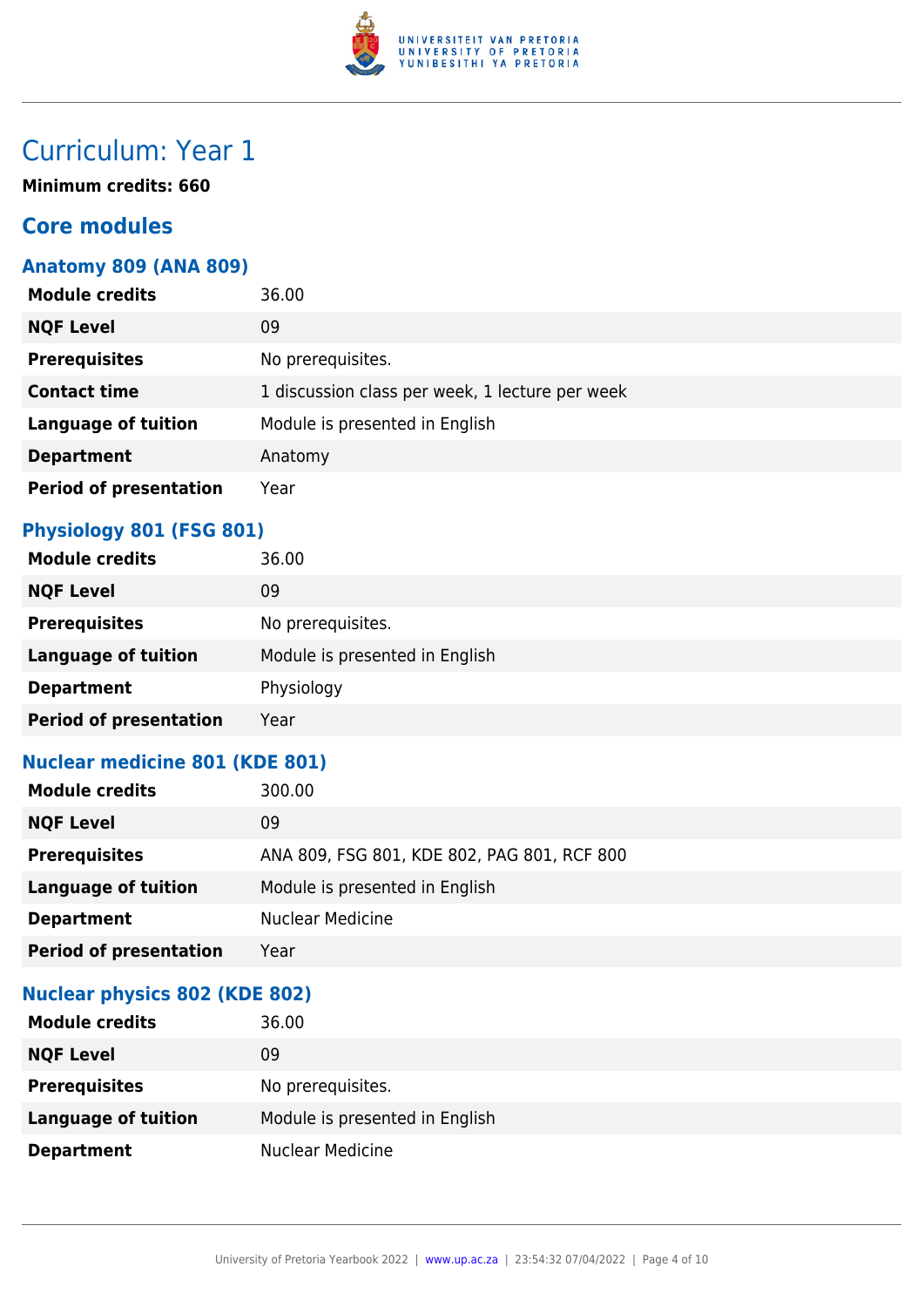

| <b>Period of presentation</b>                          | Year                                             |  |  |
|--------------------------------------------------------|--------------------------------------------------|--|--|
|                                                        | <b>Dissertation 890 (MMS 890)</b>                |  |  |
| <b>Module credits</b>                                  | 180.00                                           |  |  |
| <b>NQF Level</b>                                       | 09                                               |  |  |
| <b>Language of tuition</b>                             | Module is presented in English                   |  |  |
| <b>Department</b>                                      | <b>School of Medicine</b>                        |  |  |
| <b>Period of presentation</b>                          | Year                                             |  |  |
| Radiobiology, chemistry and pharmacology 800 (RCF 800) |                                                  |  |  |
| <b>Module credits</b>                                  | 36.00                                            |  |  |
| <b>NQF Level</b>                                       | 09                                               |  |  |
| <b>Prerequisites</b>                                   | No prerequisites.                                |  |  |
| <b>Contact time</b>                                    | 1 discussion class per week, 2 lectures per week |  |  |
| <b>Language of tuition</b>                             | Module is presented in English                   |  |  |
| <b>Department</b>                                      | <b>Nuclear Medicine</b>                          |  |  |
| <b>Period of presentation</b>                          | Year                                             |  |  |

## **Applied research methodology 802 (TNM 802)**

| <b>Module credits</b>         | 0.00                                |
|-------------------------------|-------------------------------------|
| <b>NQF Level</b>              | 09                                  |
| <b>Language of tuition</b>    | Module is presented in English      |
| <b>Department</b>             | <b>Health Sciences Deans Office</b> |
| <b>Period of presentation</b> | Year                                |
| <b>Module content</b>         |                                     |
| $*$                           |                                     |

\*Attendance module only.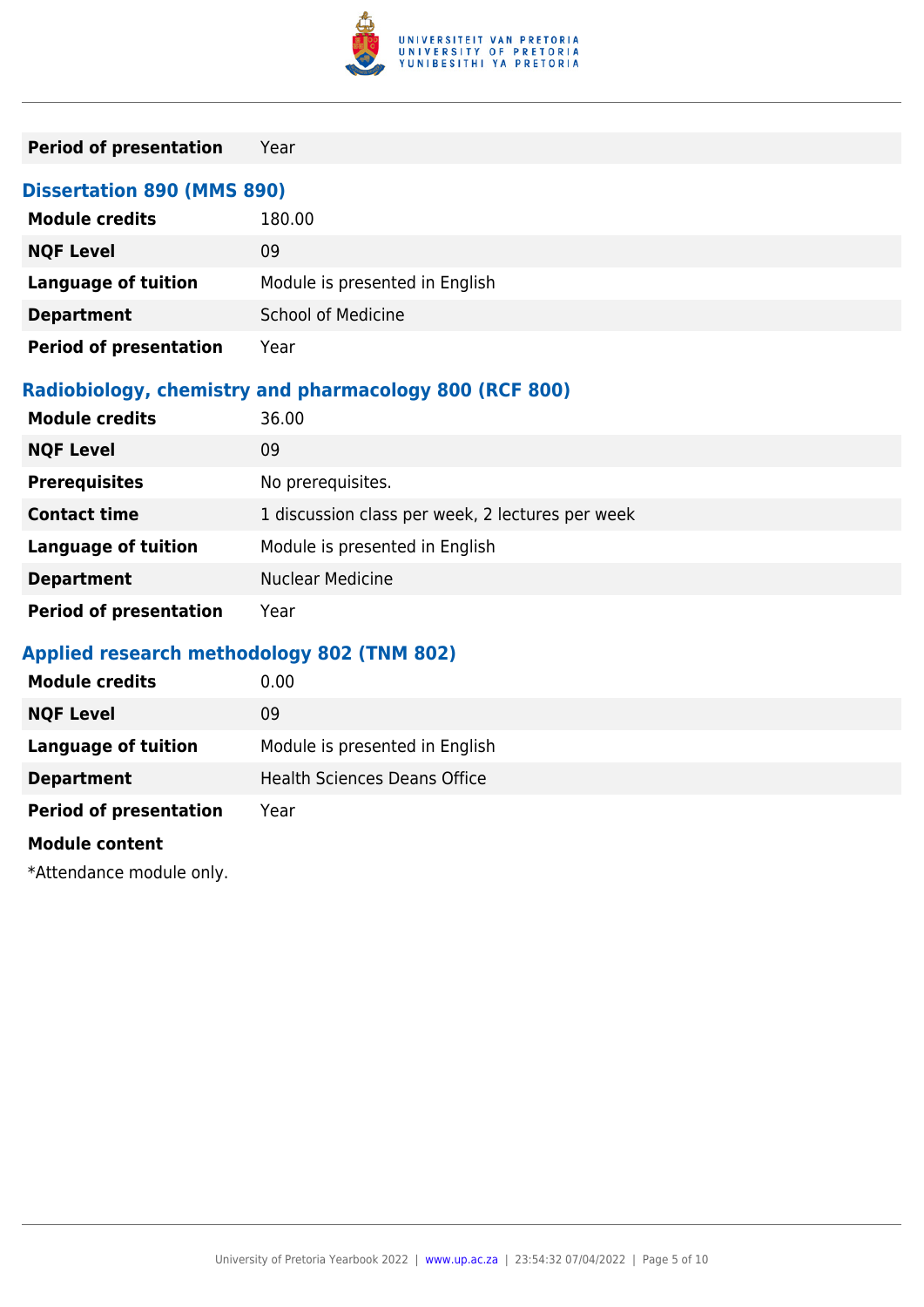

## Curriculum: Year 2

**Minimum credits: 660**

## **Core modules**

### **Anatomy 809 (ANA 809)**

| <b>Module credits</b>         | 36.00                                           |
|-------------------------------|-------------------------------------------------|
| <b>NQF Level</b>              | 09                                              |
| <b>Prerequisites</b>          | No prerequisites.                               |
| <b>Contact time</b>           | 1 discussion class per week, 1 lecture per week |
| <b>Language of tuition</b>    | Module is presented in English                  |
| <b>Department</b>             | Anatomy                                         |
| <b>Period of presentation</b> | Year                                            |

### **Physiology 801 (FSG 801)**

| <b>Module credits</b>         | 36.00                          |
|-------------------------------|--------------------------------|
| <b>NQF Level</b>              | 09                             |
| <b>Prerequisites</b>          | No prerequisites.              |
| <b>Language of tuition</b>    | Module is presented in English |
| <b>Department</b>             | Physiology                     |
| <b>Period of presentation</b> | Year                           |

### **Nuclear medicine 801 (KDE 801)**

| <b>Module credits</b>         | 300.00                                      |
|-------------------------------|---------------------------------------------|
| <b>NQF Level</b>              | 09                                          |
| <b>Prerequisites</b>          | ANA 809, FSG 801, KDE 802, PAG 801, RCF 800 |
| <b>Language of tuition</b>    | Module is presented in English              |
| <b>Department</b>             | <b>Nuclear Medicine</b>                     |
| <b>Period of presentation</b> | Year                                        |

### **Nuclear physics 802 (KDE 802)**

| <b>Module credits</b>      | 36.00                          |
|----------------------------|--------------------------------|
| <b>NQF Level</b>           | 09                             |
| <b>Prerequisites</b>       | No prerequisites.              |
| <b>Language of tuition</b> | Module is presented in English |
| <b>Department</b>          | <b>Nuclear Medicine</b>        |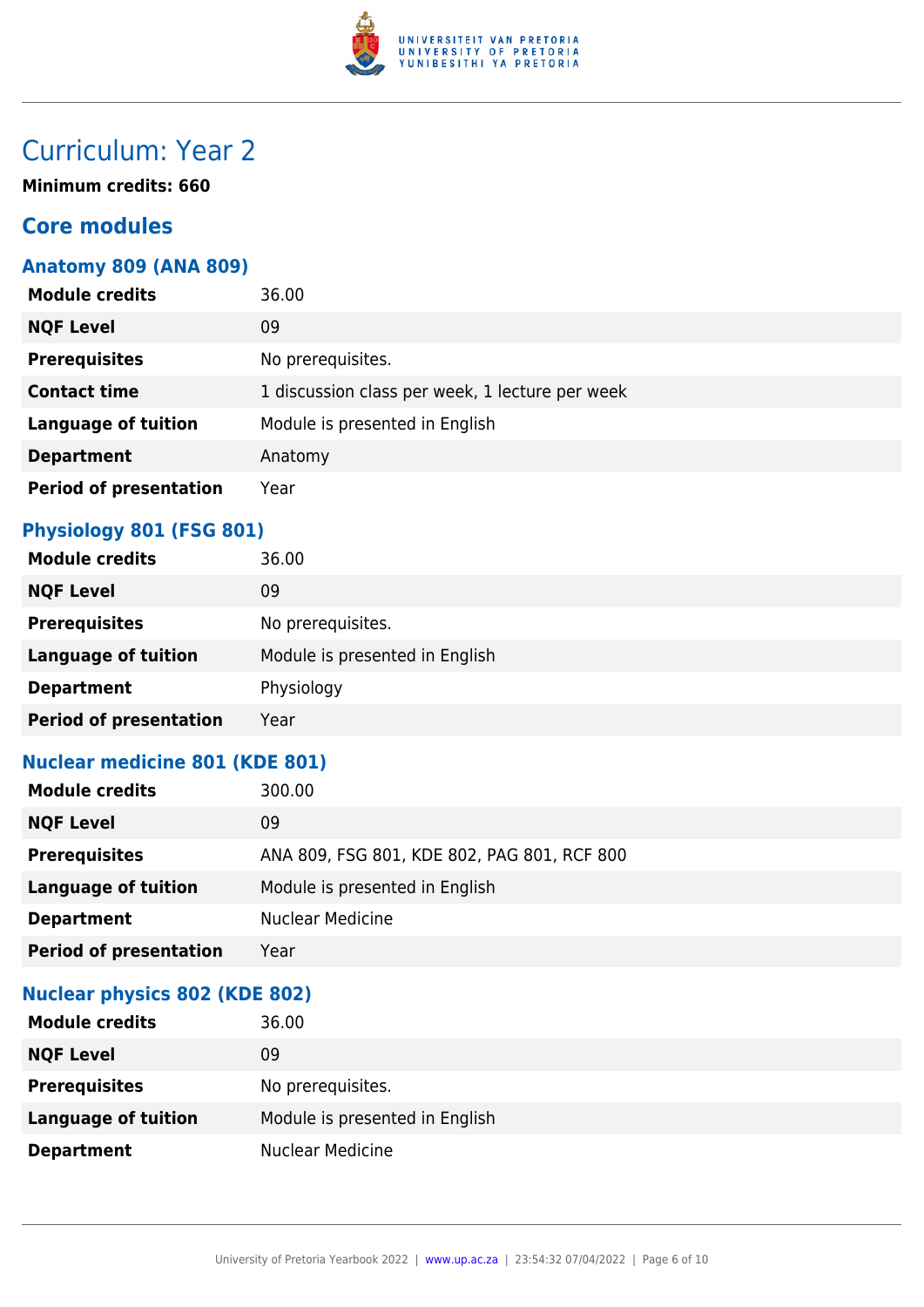

| <b>Period of presentation</b>                          | Year                                             |  |  |
|--------------------------------------------------------|--------------------------------------------------|--|--|
|                                                        | <b>Dissertation 890 (MMS 890)</b>                |  |  |
| <b>Module credits</b>                                  | 180.00                                           |  |  |
| <b>NQF Level</b>                                       | 09                                               |  |  |
| <b>Language of tuition</b>                             | Module is presented in English                   |  |  |
| <b>Department</b>                                      | <b>School of Medicine</b>                        |  |  |
| <b>Period of presentation</b>                          | Year                                             |  |  |
| Radiobiology, chemistry and pharmacology 800 (RCF 800) |                                                  |  |  |
| <b>Module credits</b>                                  | 36.00                                            |  |  |
| <b>NQF Level</b>                                       | 09                                               |  |  |
| <b>Prerequisites</b>                                   | No prerequisites.                                |  |  |
| <b>Contact time</b>                                    | 1 discussion class per week, 2 lectures per week |  |  |
| <b>Language of tuition</b>                             | Module is presented in English                   |  |  |
| <b>Department</b>                                      | <b>Nuclear Medicine</b>                          |  |  |
| <b>Period of presentation</b>                          | Year                                             |  |  |

## **Applied research methodology 802 (TNM 802)**

| <b>Module credits</b>         | 0.00                                |
|-------------------------------|-------------------------------------|
| <b>NQF Level</b>              | 09                                  |
| <b>Language of tuition</b>    | Module is presented in English      |
| <b>Department</b>             | <b>Health Sciences Deans Office</b> |
| <b>Period of presentation</b> | Year                                |
| <b>Module content</b>         |                                     |
| $*$                           |                                     |

\*Attendance module only.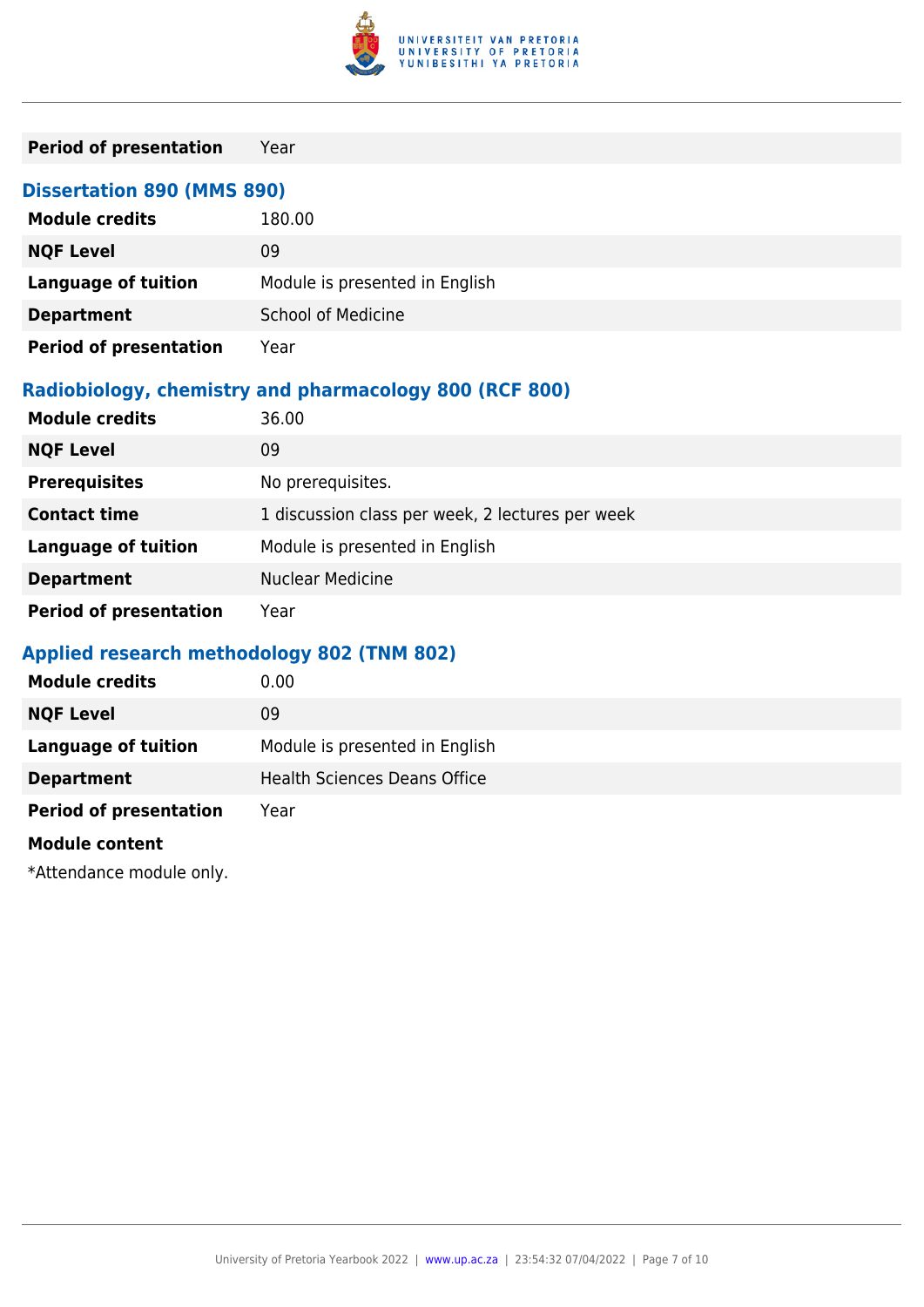

## Curriculum: Year 3

**Minimum credits: 660**

## **Core modules**

### **Anatomy 809 (ANA 809)**

| <b>Module credits</b>         | 36.00                                           |
|-------------------------------|-------------------------------------------------|
| <b>NQF Level</b>              | 09                                              |
| <b>Prerequisites</b>          | No prerequisites.                               |
| <b>Contact time</b>           | 1 discussion class per week, 1 lecture per week |
| <b>Language of tuition</b>    | Module is presented in English                  |
| <b>Department</b>             | Anatomy                                         |
| <b>Period of presentation</b> | Year                                            |

### **Physiology 801 (FSG 801)**

| <b>Module credits</b>         | 36.00                          |
|-------------------------------|--------------------------------|
| <b>NQF Level</b>              | 09                             |
| <b>Prerequisites</b>          | No prerequisites.              |
| <b>Language of tuition</b>    | Module is presented in English |
| <b>Department</b>             | Physiology                     |
| <b>Period of presentation</b> | Year                           |

### **Nuclear medicine 801 (KDE 801)**

| <b>Module credits</b>         | 300.00                                      |
|-------------------------------|---------------------------------------------|
| <b>NQF Level</b>              | 09                                          |
| <b>Prerequisites</b>          | ANA 809, FSG 801, KDE 802, PAG 801, RCF 800 |
| <b>Language of tuition</b>    | Module is presented in English              |
| <b>Department</b>             | <b>Nuclear Medicine</b>                     |
| <b>Period of presentation</b> | Year                                        |

### **Nuclear physics 802 (KDE 802)**

| <b>Module credits</b>      | 36.00                          |
|----------------------------|--------------------------------|
| <b>NQF Level</b>           | 09                             |
| <b>Prerequisites</b>       | No prerequisites.              |
| <b>Language of tuition</b> | Module is presented in English |
| <b>Department</b>          | <b>Nuclear Medicine</b>        |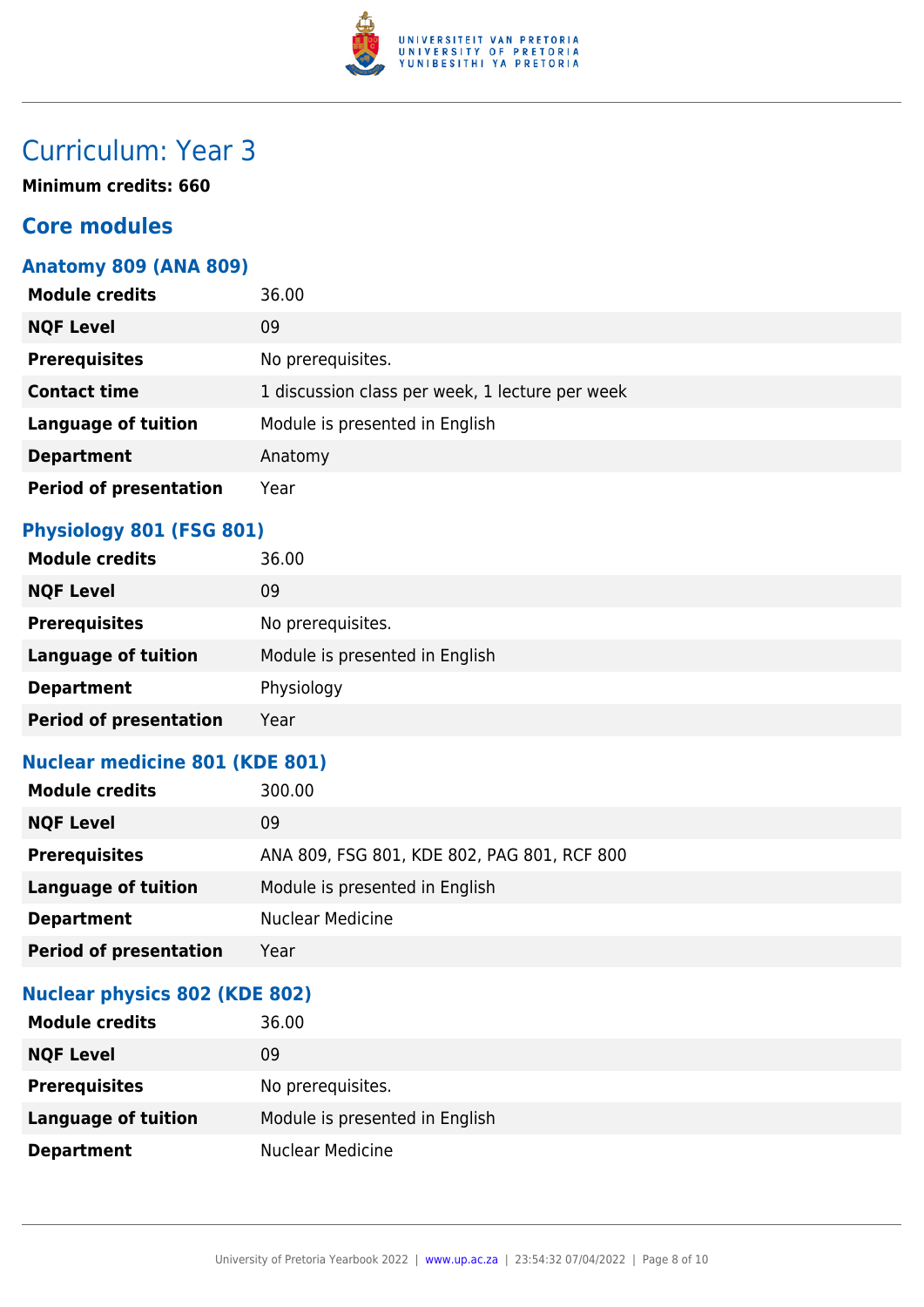

| <b>Period of presentation</b>                          | Year                                             |
|--------------------------------------------------------|--------------------------------------------------|
| <b>Dissertation 890 (MMS 890)</b>                      |                                                  |
| <b>Module credits</b>                                  | 180.00                                           |
| <b>NQF Level</b>                                       | 09                                               |
| <b>Language of tuition</b>                             | Module is presented in English                   |
| <b>Department</b>                                      | <b>School of Medicine</b>                        |
| <b>Period of presentation</b>                          | Year                                             |
| Radiobiology, chemistry and pharmacology 800 (RCF 800) |                                                  |
| <b>Module credits</b>                                  | 36.00                                            |
| <b>NQF Level</b>                                       | 09                                               |
| <b>Prerequisites</b>                                   | No prerequisites.                                |
| <b>Contact time</b>                                    | 1 discussion class per week, 2 lectures per week |
| <b>Language of tuition</b>                             | Module is presented in English                   |
| <b>Department</b>                                      | <b>Nuclear Medicine</b>                          |
| <b>Period of presentation</b>                          | Year                                             |

## **Applied research methodology 802 (TNM 802)**

| <b>Module credits</b>         | 0.00                                |
|-------------------------------|-------------------------------------|
| <b>NQF Level</b>              | 09                                  |
| <b>Language of tuition</b>    | Module is presented in English      |
| <b>Department</b>             | <b>Health Sciences Deans Office</b> |
| <b>Period of presentation</b> | Year                                |
| <b>Module content</b>         |                                     |
| $*$                           |                                     |

\*Attendance module only.